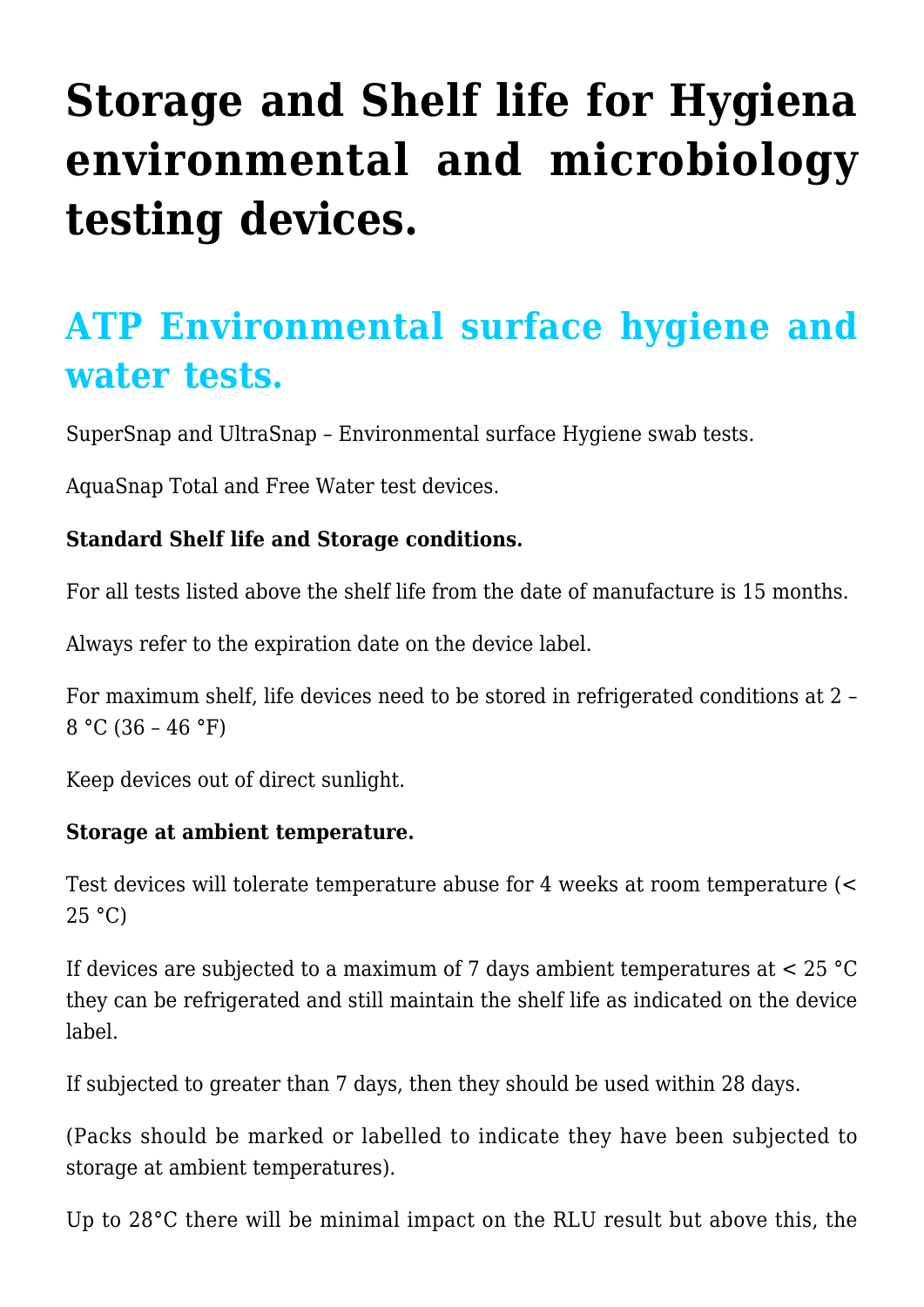result for a given amount of ATP will be reduced and shelf significantly results.

For more details on using tests in hot and cold conditions see.

[https://help.hygiena.com/kb-doc/effects-of-environmental-light-and-temperature-o](https://help.hygiena.com/kb-doc/effects-of-environmental-light-and-temperature-on-hygiena-atp-test-devices/) [n-hygiena-atp-test-devices/](https://help.hygiena.com/kb-doc/effects-of-environmental-light-and-temperature-on-hygiena-atp-test-devices/)

# **Surface Protein / Residue test devices**

#### **Pro-Clean Rapid Protein Residue Test**

Store devices at 2 – 25 °C (36 – 77 °F)

Devices have an 18-month shelf life.

Keep devices out of direct sunlight.

Always check the expiration date on the label.

#### **AllerSnap Rapid Protein Residue Test**

Store devices at 2 – 25 °C (36 – 77 °F)

Devices have an 18-month shelf life.

Keep devices out of direct sunlight.

Always check the expiration date on the label.

#### **Spotcheck**

Store devices at 2-8°C

Devices have an 18-month shelf life from the date of manufacture.

Devices may be stored at room temperature (9-22°C) for up to 4 weeks.

Keep devices out of direct sunlight.

Always check the expiration date on the label.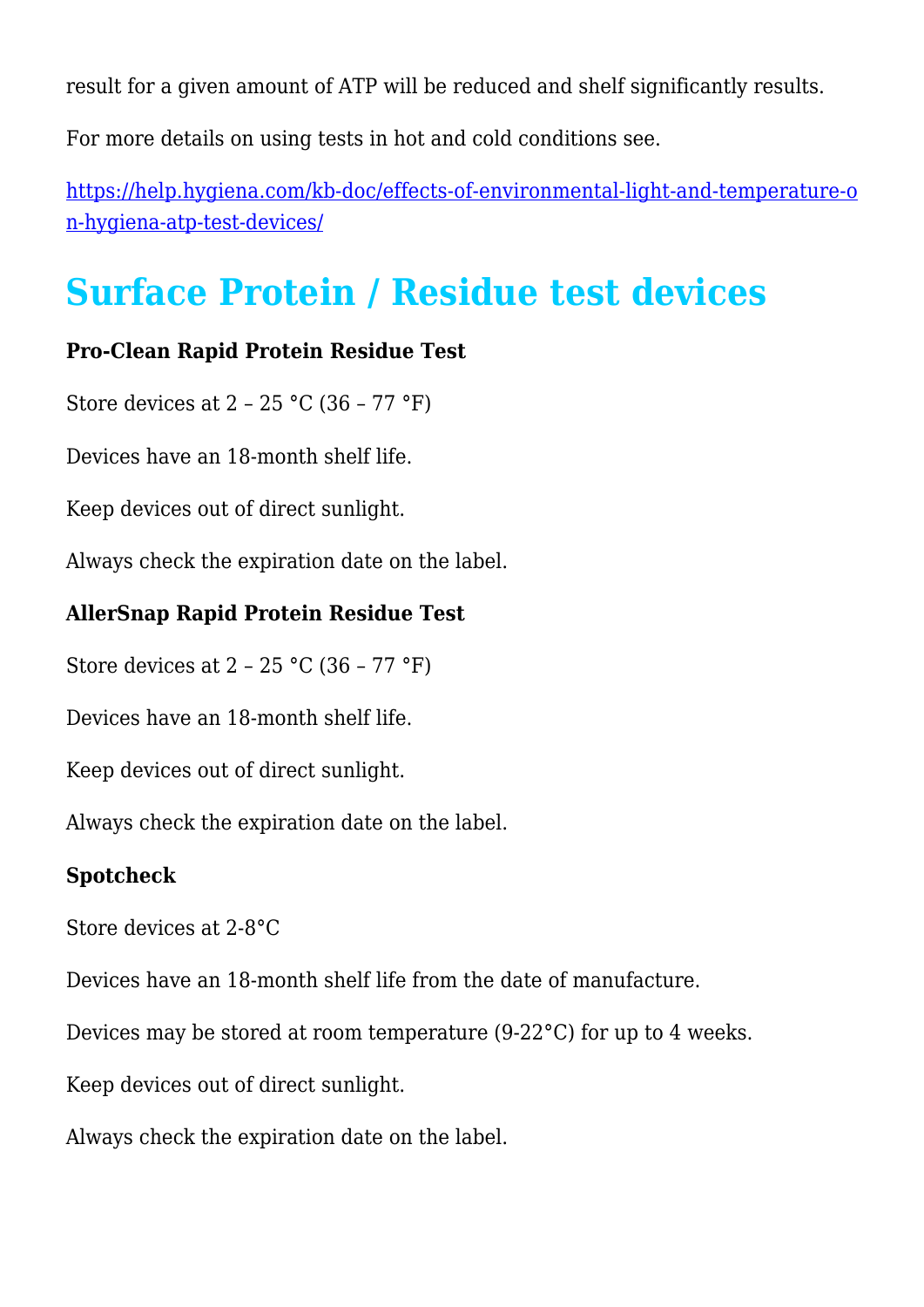# **MicroSnap product range**

#### **MicroSnap**

The following applies to MicroSnap Total, MicroSnap EB, MicroSnap Coliform, and MicroSnap E Coli Test. This for both the Step 1 Enrichment and Step 2 Detection tubes.

Storage & Shelf Life:

Devices should be stored at 2 – 8 °C and have a 12-month shelf life.

Keep devices out of direct sunlight.

Always check the expiration date on the label.

#### **InSite Tests**

The following applies to the following test devices

InSite Listeria , InSite L.mono Glo , InSite Salmonella spp

Store at  $2 - 8$  °C (35 – 46 °F)

Devices have a 12-month shelf from the date of manufacture.

Keep devices out of direct sunlight.

Always check the expiration date on the label.

## **Process Efficiency tests**

### **ZymoSnap™ ALP (Alkaline Phosphatase)**

Store devices in a cool dark place (2 – 8 °C)

Devices have a 12-month shelf life.

Keep devices out of direct sunlight.

Always check the expiration date on the label.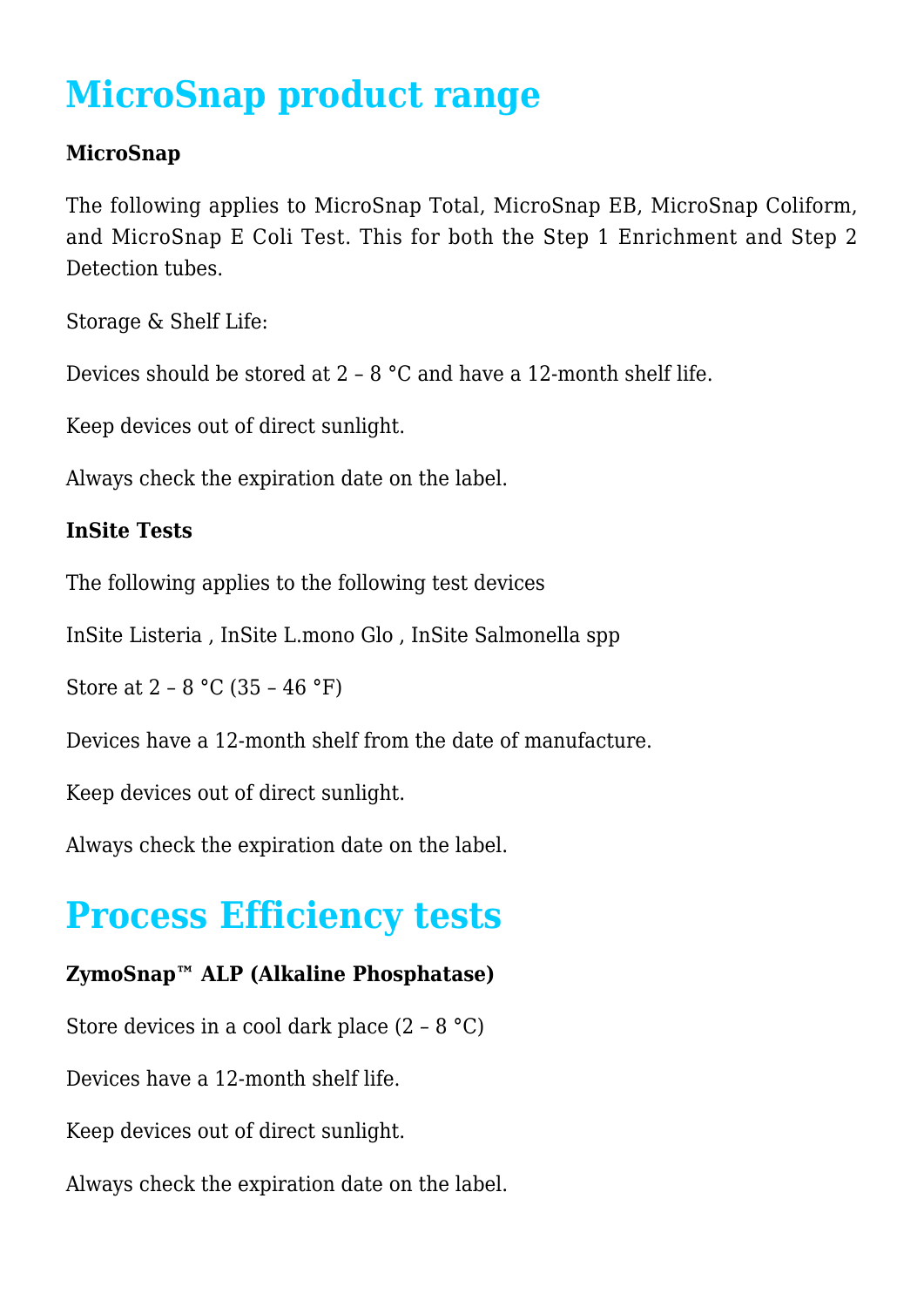### **Positive Control Kit for ZymoSnap™ ALP (Alkaline Phosphatase)**

Positive Controls have a 12-month shelf life. Store Positive Control vials at 2 – 8  $^{\circ}C$ .

Keep devices out of direct sunlight.

Always check the expiration date on the label.

**Note** Negative Control should be used within 48 hours when stored at 2 – 8 °C.

Reconstituted Positive Controls must be used within 7 days when stored at 2 – 8  $\circ$ C.

#### **Cross Check**

Store at  $2 - 8$  °C (36 – 46 °F)

Keep devices out of direct sunlight.

Devices have a 12-month shelf life from the date of manufacture

Always check the expiration date on the label.

### **Positive controls**

#### **ATP /Protein Positive Control Kit.**

Store at 2 – 8 °C (36 – 46 °F)

Devices have a 24-month shelf life.

Keep devices out of direct sunlight.

Always check the expiration date on the label.

#### **Side by Side comparison Kit.**

Store at refrigerated temperatures (2 – 8 °C) until ready for use.

Do not freeze.